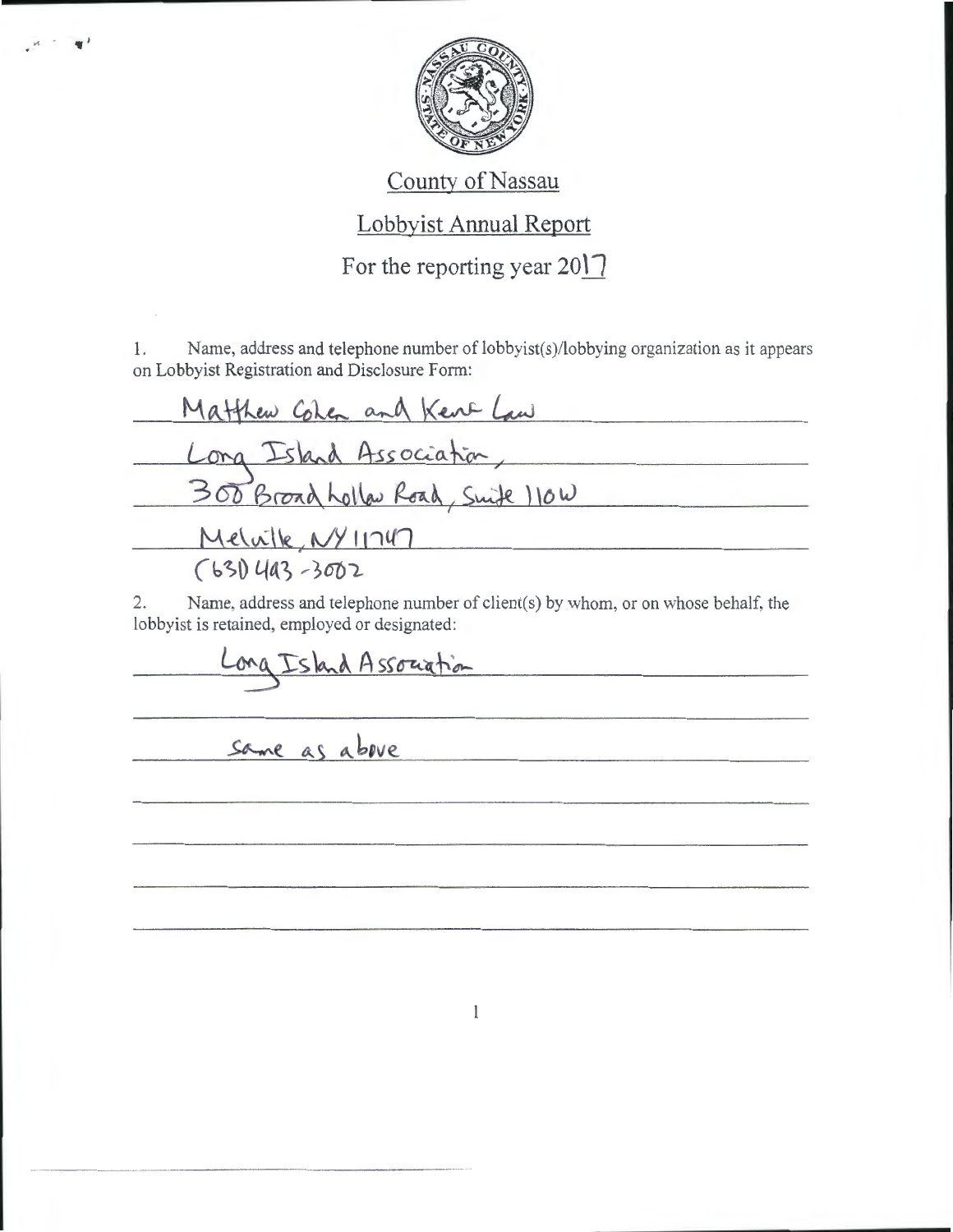3. A description of the subject or subjects on which each lobbyist retained, employed or designated by such client has lobbied:

' *'j* 

legislation impacting Long Island's Lissues  $01$ business Communis

4. Names of the persons and agencies before which such lobbyist has lobbied:

Nassau Count Geatre Nassau Ca eaislature

5. List below amounts for any compensation paid or owed to the lobbyist during the prior year for the purposes of lobbying. Such amounts shall be detailed as to amount, to whom paid and for what purpose.

| Amount  | Details                    |
|---------|----------------------------|
| 125,000 | Salary related to lobbying |
|         |                            |
|         |                            |
|         |                            |
|         |                            |

2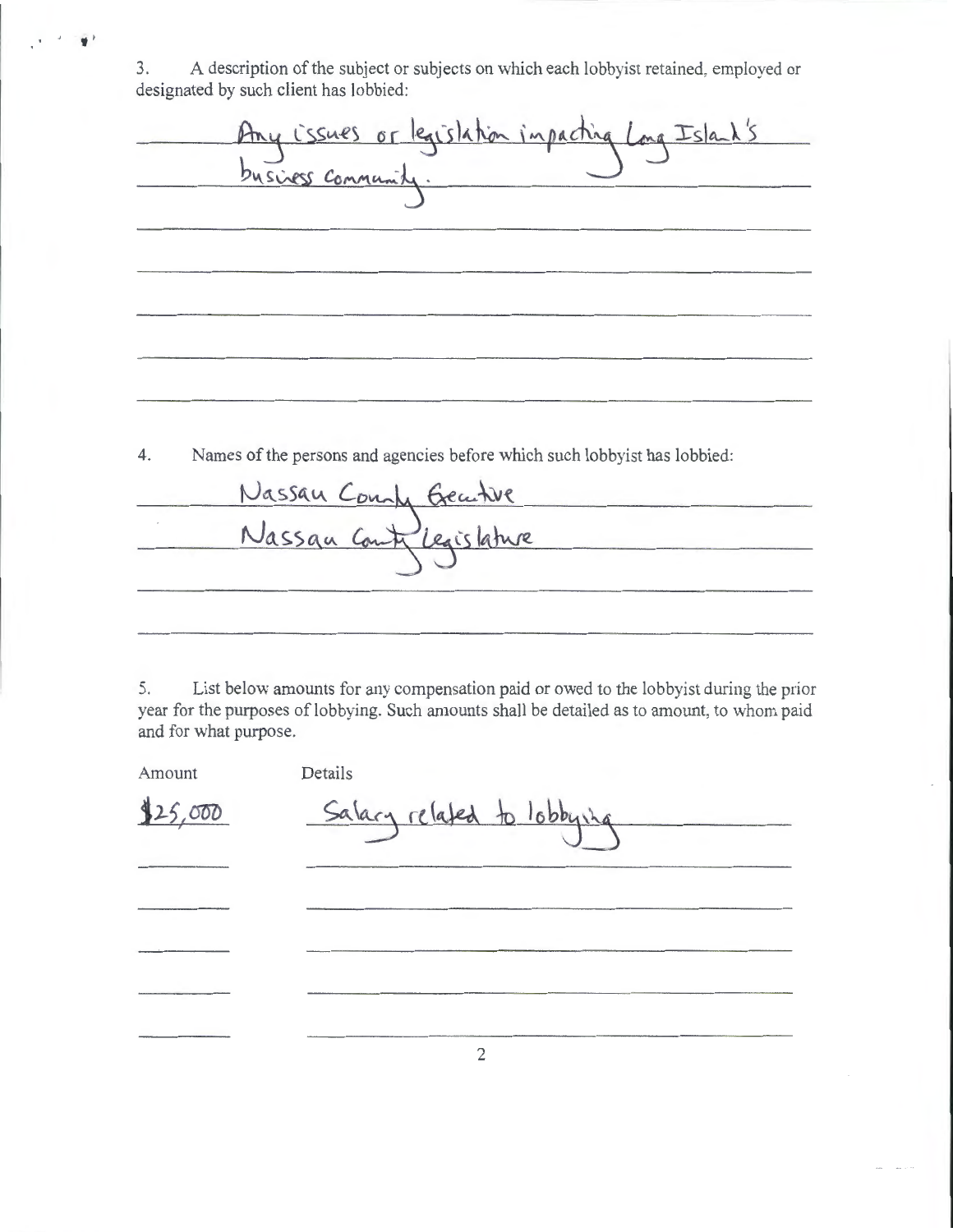6. List below **the** cumulative total amounts earned for lobbying throughout the year:

 $825,000$ 

7. List below **the** expenses incurred or expensed by lobbyist for the purpose of lobbying:

| Amount | Details     |
|--------|-------------|
| N/A    | $N/\Lambda$ |
|        |             |
|        |             |
|        |             |
|        |             |
|        |             |
|        |             |
|        |             |
|        |             |
|        |             |
|        |             |
|        |             |
|        |             |

3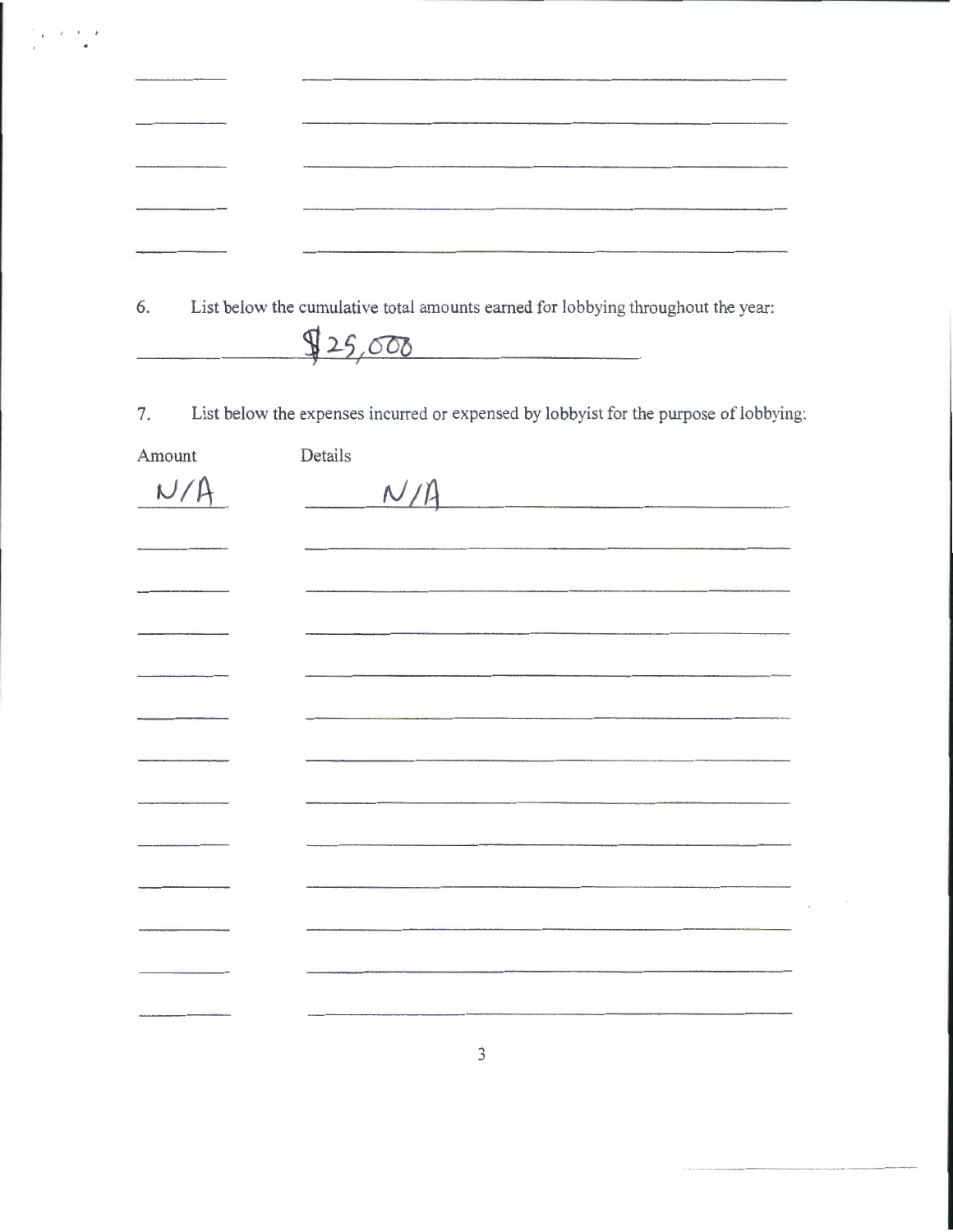8. List below the cumulative total amounts expended for lobbying throughout the year:

 $r$ 

I understand that copies of this form will be sent to the Nassau County Department of Information Technology ("IT") to be posted on the County's website.

I also understand that upon termination of retainer, employment or designation I must give written notice to the County Attorney within thirty (30) days of termination.

VERIFICATION: I certify that all statements made on this statement are true, correct and complete to the best of my knowledge and belief and I understand that the willful making of any false statement of material fact herein will subject me to the provisions of law relevant to the making and filing of false instruments and will render such statement null and void.

| 2/18<br>Dated: $\vert$                                                                                        | Signed:              |                                                                                                                                                   |
|---------------------------------------------------------------------------------------------------------------|----------------------|---------------------------------------------------------------------------------------------------------------------------------------------------|
|                                                                                                               | Print Name:          | Matthew Cohen                                                                                                                                     |
|                                                                                                               |                      | Title: Vice President of Gavernment Affairs                                                                                                       |
| STATE OF NEW YORK)<br>COUNTY OF NASSAU)<br>Sworn to before me this<br>Day of $\alpha$<br>Lanuar<br>ARY PUBLIC | SS:<br>th<br>$20H$ . | KRISTIN M. KELLY<br>NOTARY PUBLIC-STATE OF NEW YORK<br>No. 01KE6164022<br>Qualified in Suffolk County<br>My Commission Expires April 09, $10^{9}$ |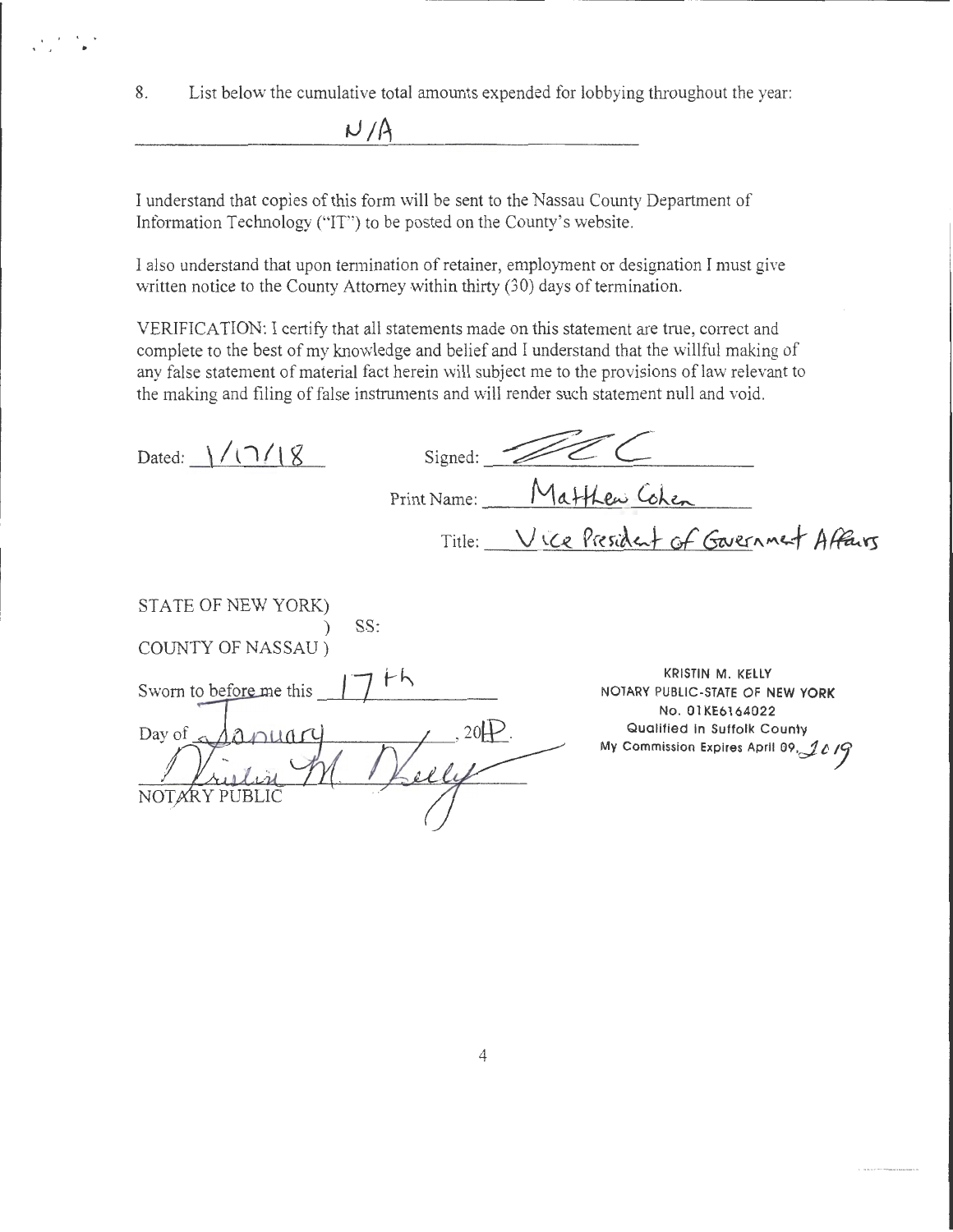

## County of Nassau

## Lobbyist Client Annual Report

For the reporting year  $20\text{I}$ 

1. Name, address and telephone number of client utilizing a lobbyist:

 $\mathbf{r}$ 

Long Ishad Association  $300$  Broad Lollar Road, Suite 110W Meluille, NY 11747 ( *b* 3 f) lfef3 -- *3 ooL-*

2. Name, address and telephone number of each lobbyist retained, employed, or designated by client:

> Matthew Cohen and Kentland Same as above

3. A description of the subject or subjects on which each lobbyist retained, employed or designated by such client has lobbied:

Any issues or legislation impacting Long Island's<br>business community.

1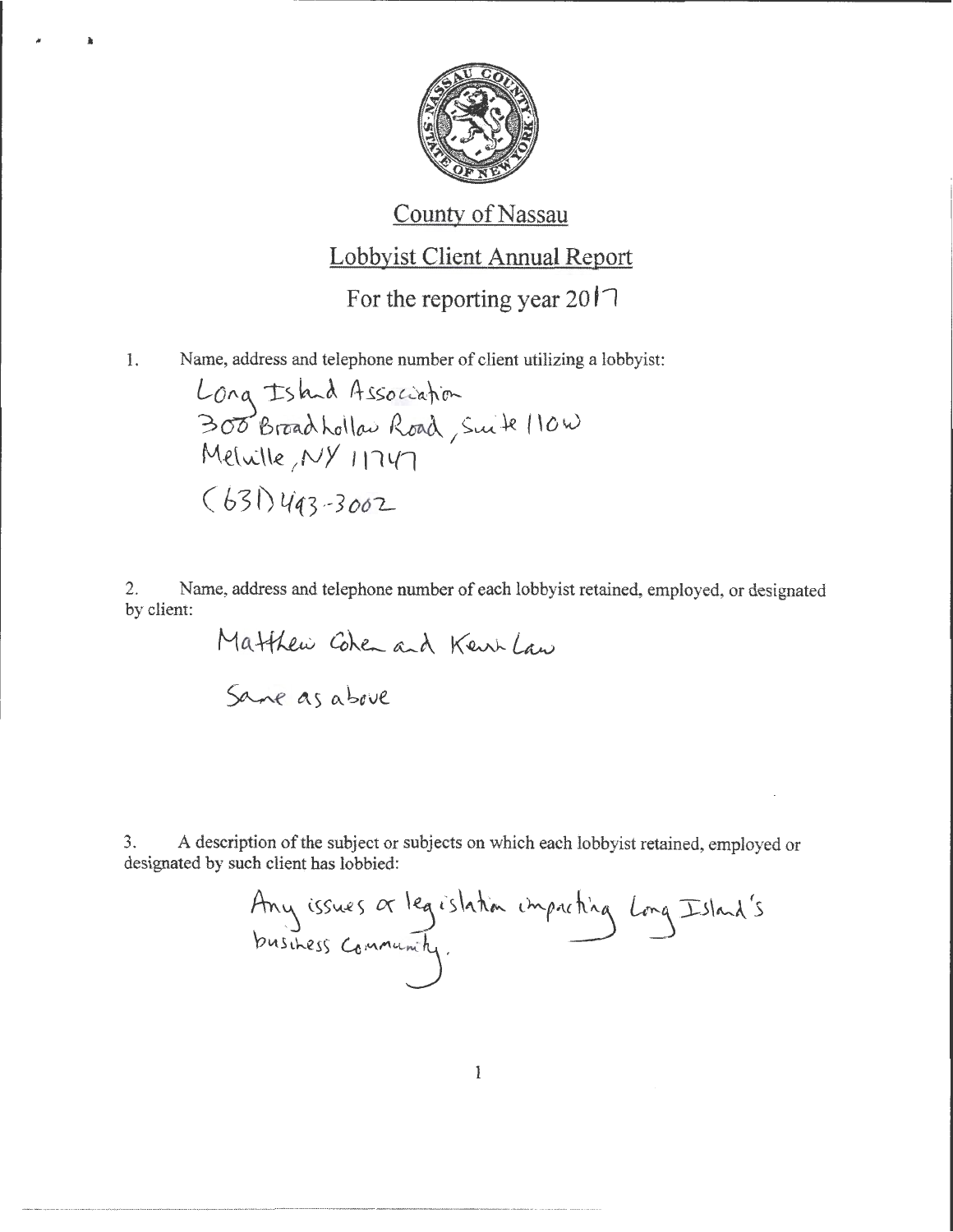4. Names of the persons and agencies before which such lobbyist has lobbied:

ä

5. List below the expenses paid or incurred in relation to the lobbyist(s) retained by client or for any other lobbying:

| Amount  | Details                    |
|---------|----------------------------|
| 425,000 | Salary related to lobbying |
|         |                            |
|         |                            |
|         |                            |
|         |                            |
|         |                            |
|         |                            |
|         |                            |
|         |                            |
|         |                            |
|         |                            |
|         |                            |

2

 $\mathcal{L}_{\mathcal{A}}$